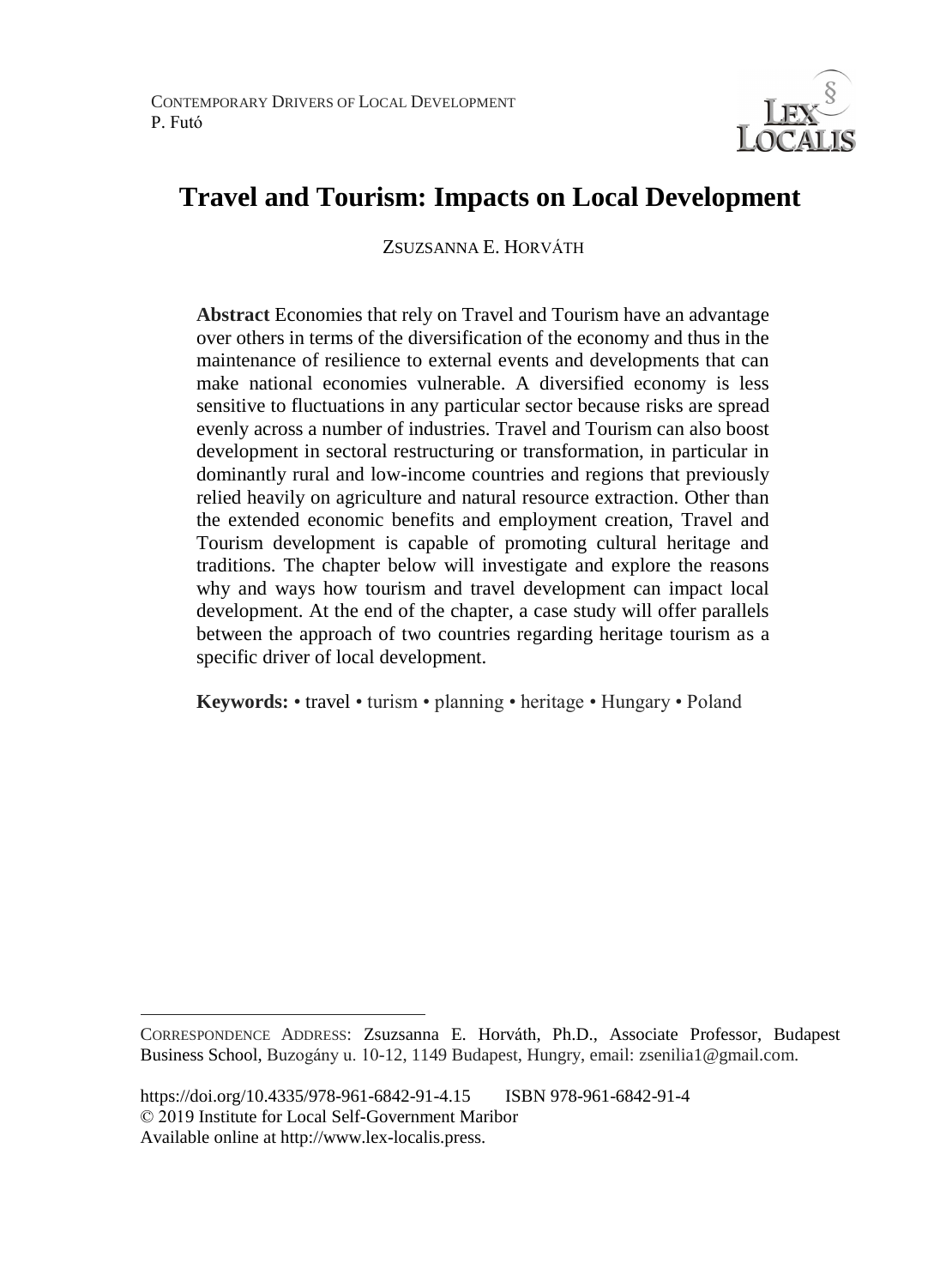#### **1 Travel and tourism in the global economy**

*The significance of tourism in the global economy* is demonstrated by the fact that 2017 has been designated the International Year of Sustainable Tourism for Development by The United Nations. Travel and Tourism (TT) is one of the world's largest economic sectors, and by creating jobs and driving exports, generates prosperity at national, regional and local levels. According to the main authority in matters of tourism development and statistics, the World Travel & Tourism Council, in 2016 the sector yielded direct global GDP growth of 3.1% and generated six million net additional jobs. In terms of value, the contribution of TT to overall GDP amounted to US\$7.6 trillion (10.2% of global GDP) and provided 292 million jobs. This accounts for one in every ten jobs in the global economy (WTTC 2017). The sector accounted for 6.6% of total global exports and almost 30% of total global service exports, outpacing global economic growth (2.5%) for the sixth successive year (UNWTO 2007).

*Europe* is acknowledged as the world's number one tourist destination, measured by a record figure of more than 620 million tourist arrivals in 2016, just over half of the world's total (50%) (ETC 2016). The competitive advantage of Europe as a destination in relation to volatile political and socioeconomic variables and against the threat of other rapidly emerging destinations lies in the ease of travelling, supported by improved air connectivity, low-cost flights, technological progress in transportation, and the diversification of accommodation that gives rise to various forms of shared consumption. Demand for European destinations remains strong, fueled by intra-European tourism demand (ETC 2016).

The major public and private stakeholders in the field have come to the conclusion that the role and share of Tourism and Travel in Europe cannot be maintained and further developed without a unified policy, leading to the publishing of a *Tourism Manifesto for Growth and Jobs* (Tourism Manifesto 2017). The legal background supporting the Manifesto is Art. 195 of the TFEU<sup>1</sup> in the Treaty of Lisbon, bestowing on the European Union "the responsibility to promote the competitiveness of the European tourism sector by creating a favourable environment for its growth and development and by establishing an integrated approach to the travel and tourism sector" (Tourism Manifesto 2017, 1). The Manifesto refers to local development when it stipulates that "tourism often regenerates dilapidated areas and less developed regions, particularly rural ones".

The development of responsible, sustainable, and universally accessible tourism through the dissemination of the Global Code of Ethics for Tourism<sup>2</sup> has been the major target of the UNWTO (UNWTO 2007). While the scope of the activity of the organization is global, special focus is laid on emerging economies.

 $WTTC<sup>3</sup>$  (2017) research that assessed the role that TT plays in the global economy in comparison to other key sectors asserts that it has unique advantages in driving global economic growth, and catalysing global economic integration. In order to map the contribution of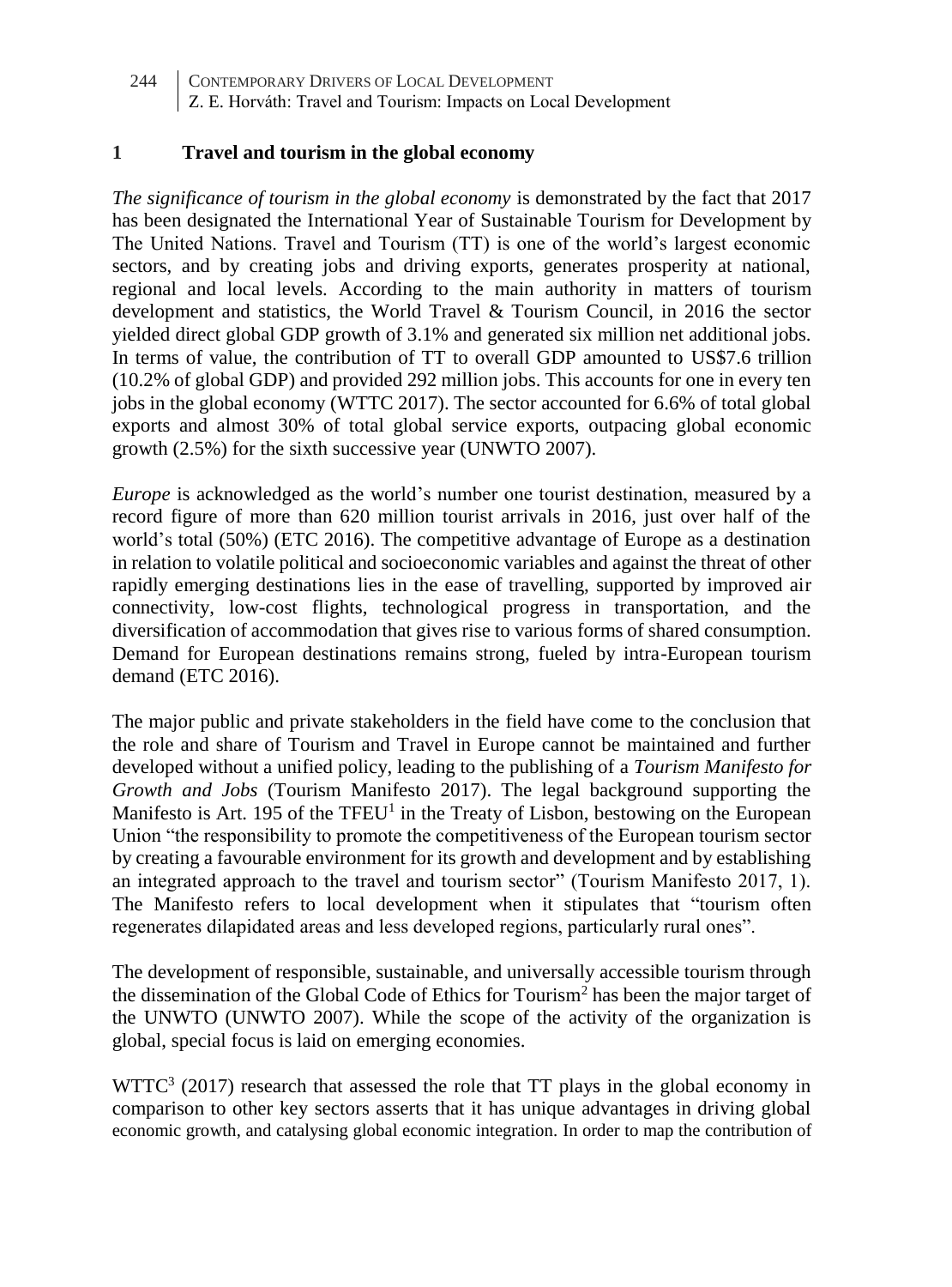tourism to national economies at the macro-economic level, direct, indirect, and also induced impacts can be monitored.

The *direct contribution* of TT to GDP reflects "internal" spending on TT as well as government "individual" spending – on services directly linked to visitors, such as cultural assets (e.g. museums) or recreational ones (e.g. national parks). Consistent with output, TT's direct contribution to GDP (in other terms, Tourism GDP) is expressed in National Accounting and is collected from tourism-characteristic sectors such as hotels, airlines, airports, travel agents and leisure and recreation services that deal directly with tourists. The significance of TT in the overall economy is measured by its wider impacts (i.e. indirect and induced impacts).

*Indirect contributions* include the share of GDP and jobs that are created due to the following activities:

- TT investment spending both current and future activity, such as the purchase of new aircraft and construction of new hotels;
- Government "collective" spending supportive of TT and benefiting the "community at large" – e.g. tourism marketing and promotion, aviation, administration, security services, resort area security services, resort area sanitation services, etc;
- Purchases of commodities and services by  $TT$  service providers e.g. food and cleaning services by hotels, fuel and catering services by airlines, and IT services by travel agents;
- The "induced" contribution measures GDP and support for jobs derived from the spending of those who are directly or indirectly employed in TT (WTTC 2017, 2).

*The wider economic impacts* of TT are also substantial. Economies that rely more on TT have an advantage in terms of diversification and thus in the maintenance of resilience to external events and developments that can make national economies vulnerable. A diversified economy is less sensitive to fluctuations in any particular sector because risks are spread evenly across a number of industries. TT can also boost development in sectorial restructuring or transformation, in particular in dominantly rural and lowincome countries and regions which previously relied heavily on agriculture and natural resource extraction. Other than the extended economic benefits and employment creation, TT development is capable of promoting cultural heritage and traditions. The wider economic impacts originating from TT are:

- Improved access to international markets and increased trading opportunities;
- Increased foreign investment;
- Investments in public and private infrastructure; and,
- Local economic development (WTTC 2012).

TT generates valuable spinoff benefits by developing infrastructure which creates externalities that other industries can use. It boosts trade, skills, and investments in other industries that are not directly related (WTTC 2017). As TT is essentially location-based,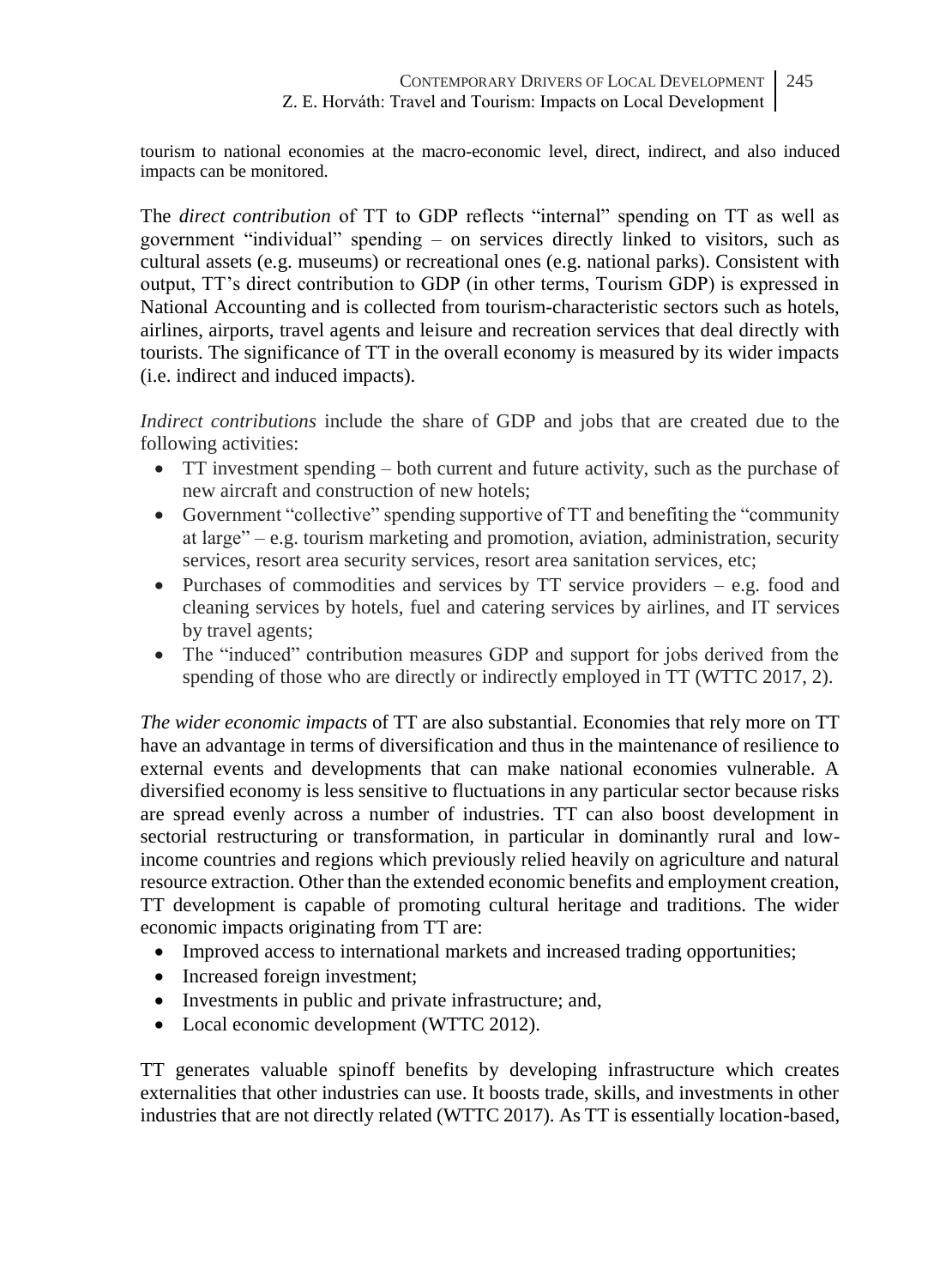requiring local production and development, it represents a major driving force in local development (in many of its ramifications), and in the creation or revival of cultural and historical heritage.

Oxford Economics<sup>4</sup> found that TT as an industry has a bigger multiplication effect on GDP than most other sectors, such as communications, financial services, education, agriculture, and mining (WTTC 2012). Industries can also be evaluated on the basis of how spending flows to households and to other parts of the economy. "The sectors most supportive of economic development tend to be those that generate the most household income and retain a higher share of expenditure within the local economy after accounting for imports. For every \$1 million in TT spending, \$701,000 in income is generated" (WTTC 2012, 5).

# **2 Sustainable tourism (ST)**

UNWTO<sup>5</sup> has acknowledged the significance of sustainable tourism by announcing  $2017$ as the year of Sustainable Tourism Development. The concept of sustainable development as such was fully formulated at the Rio Conference of 1992, and its guiding principles were adopted at the UN Conference on Sustainable Development  $(Rio + 20)$ (UNWTO 2018b).<sup>6</sup>

The principles that can guarantee long-term sustainability pertaining to TT encompass the ecological, economic, and socio-cultural components of tourism development. Tourism development strategies must establish a careful balance between these three dimensions. According to UNEP<sup>7</sup>-UNWTO-relevant guidelines, sustainable tourism should:

- "Make optimal use of environmental resources that constitute a key element in tourism development, maintaining essential ecological processes and helping to conserve natural heritage and biodiversity.
- Respect the socio-cultural authenticity of host communities, conserve their built and living cultural heritage and traditional values, and contribute to inter-cultural understanding and tolerance.
- Ensure viable, long-term economic operations, providing socioeconomic benefits to all stakeholders that are fairly distributed, including stable employment and incomeearning opportunities and social services to host communities, and contributing to poverty alleviation.
- ST development requires the informed participation of all relevant stakeholders, as well as strong political leadership to ensure wide participation and consensus building. Achieving sustainable tourism is a continuous process and it requires constant monitoring of impacts, introducing the necessary preventive and/or corrective measures whenever necessary.
- ST should also maintain a high level of tourist satisfaction and ensure a meaningful experience to the tourists, raising their awareness about sustainability issues and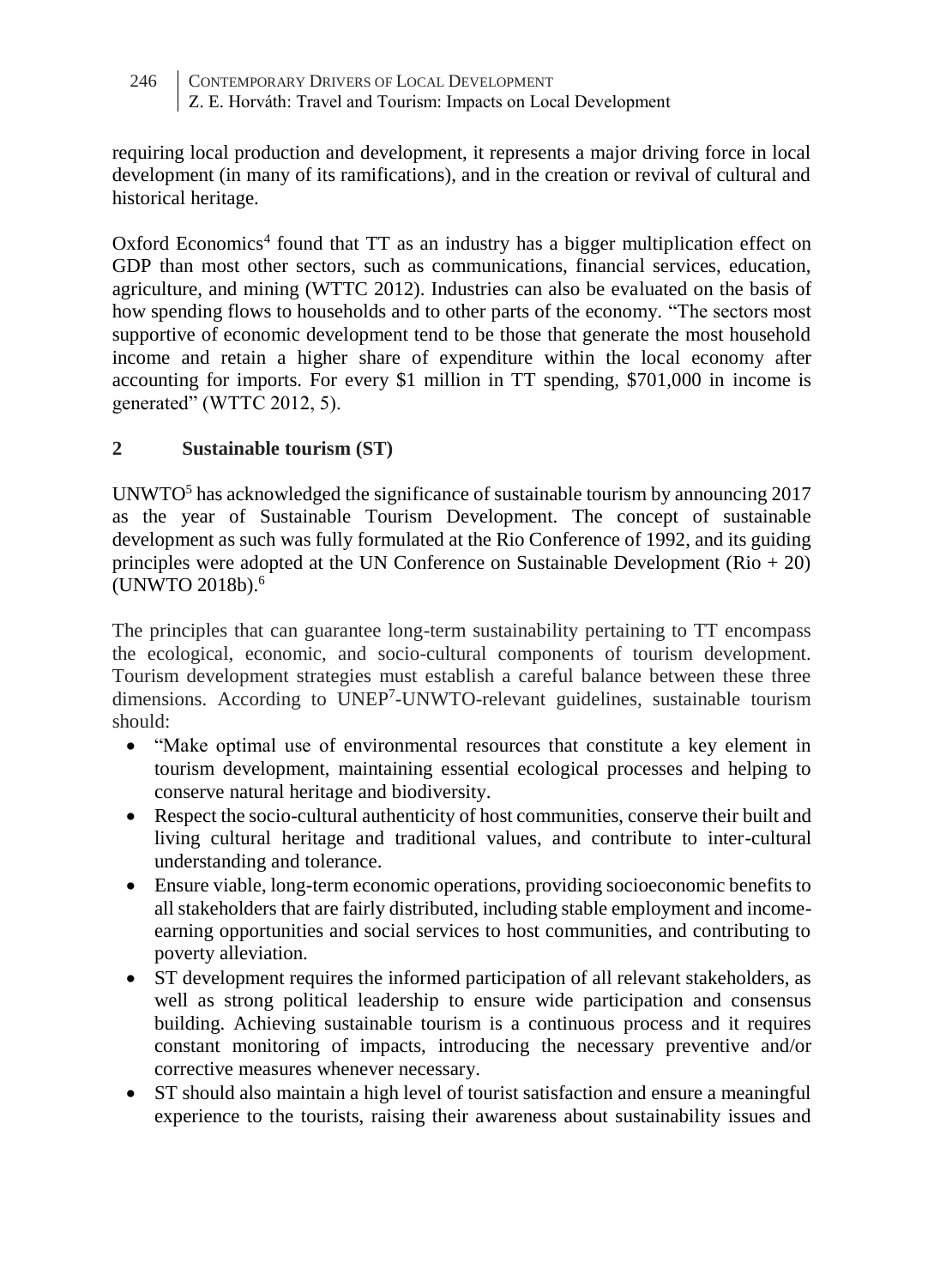promoting sustainable tourism practices amongst them" (UNEP and UNWTO 2005, 11).

# **3 The need for planning**

Planning is essential for securing the viability of any development activity, regardless of its scope or scale. Owing to the multi-sectoral, complicated and fragmented character of TT, its development requires planning, and project development coordination is necessary. Planning creates the rational basis for development staging and project programming. Because of the specific nature of tourism, its development has a direct impact on a variety of stakeholders, including the ecosystem it is nested in. Governments around the world should consider TT as an integral part of their economic development strategy, as the policies which foster the development of TT generate a broad set of benefits that extend throughout the entire economy. The viability of tourism development can be secured by carefully matching tourist markets and products in the initial planning process. Integrated planning will enable the optimization of direct and indirect economic benefits, and eliminate or diminish various socio-cultural problems that are liable to occur.

*Tourism development strategic plans.* In harmony with broader strategic development objectives, detailed planning objectives encapsulate the rationale for the implementation of the planning phase before any ST development intervention (Walker and Walker 2010, 125). Such objectives can be summarized as below:

- "To determine the optimum level of tourism that can result in the achievement of environmental conservation objectives.
- To ensure that natural and cultural resources are indefinitely maintained in the process of development.
- To upgrade and revitalize existing outmoded or badly developed tourism areas and plan for new tourism areas in the future; and
- To satisfy the manpower skills and capability requirements of ST development".

The success of the implementation of tourism development plans at a local level depends on a number of driving factors, the significance of which differ in magnitude. For example, stakeholders may all have very different agendas, driving them to follow a variety of paths, although ST is about finding a balance between conflicting interests (Maxim 2015). A proxy for the successful implementation of sustainable tourism policies and consistent strong economic returns is the collaboration of stakeholders, oriented and supervised by efficient destination marketing and management (TDM). UNWTO in its official policy documents advises national policy-makers to encourage private sector actors to take responsibility and work in partnership with local authorities in the framework of so-called Destination Management Organisations (DMOs) (UNWTO 2007).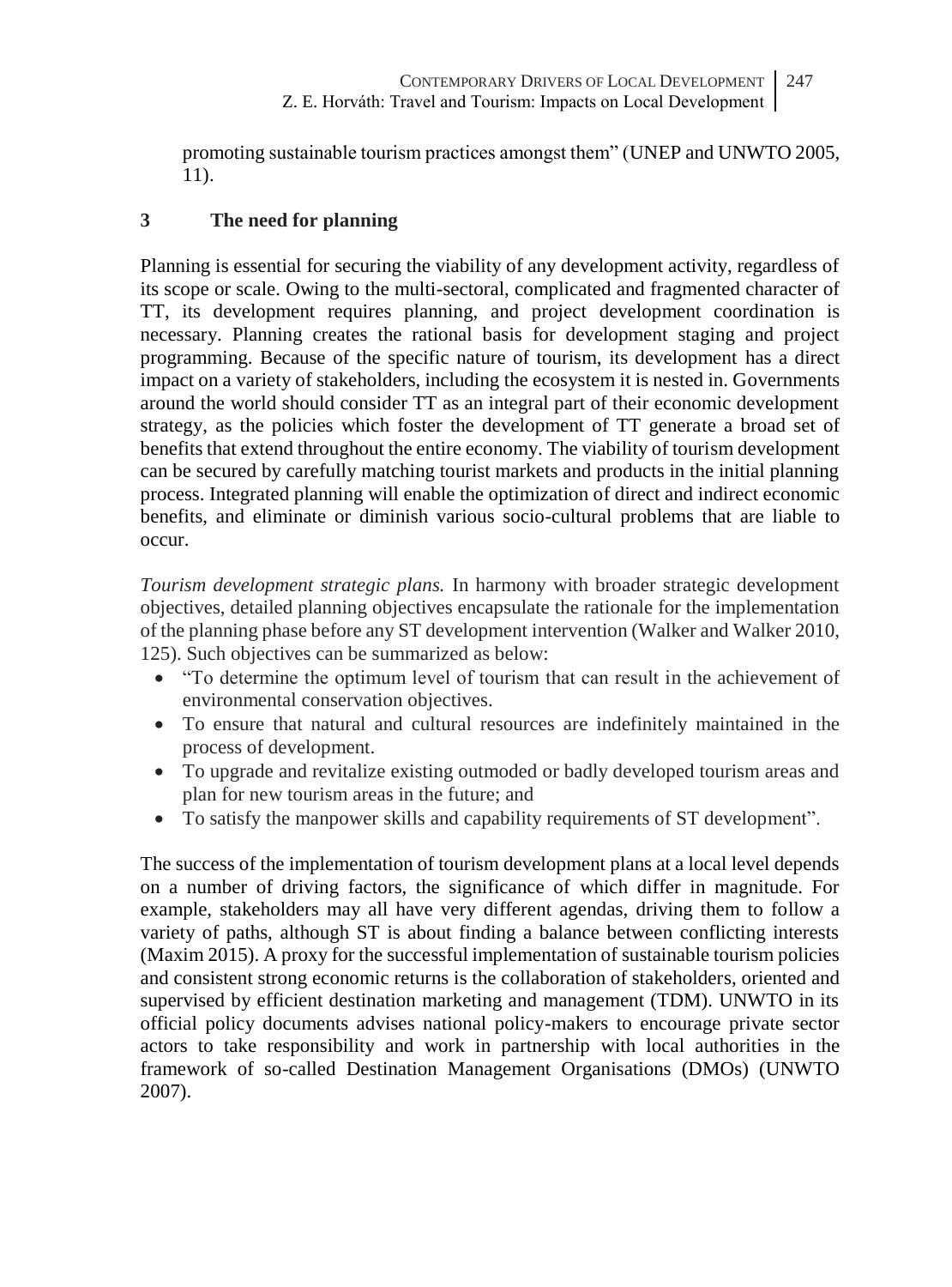The role of  $DMOs<sup>8</sup>$  is ever increasing as travel customers, in an era of post-modern tourism consumption, seek and respond to a diversified set of value clusters (i.e. combinations of experiences, products and prices that suit their individual preferences). Destinations must design, promote and coordinate a satisfying total visitor experience that maximizes the economic contribution to the destination, and one that stimulates return intention and referral behaviour (Horváth 2016). A truly competitive destination provides satisfying, memorable experiences in a profitable way, and contributes to the well-being of destination residents and preservation of ecosystems.

# **4 Heritage tourism as a driver of local development**

In this section, the impact of ST development as exerted on local (socioeconomic and cultural) development will be discussed through the lens of a particular type of tourism: heritage tourism. Heritage tourism can incorporate tangible or intangible products, such as a castle hotel (tangible, and pertaining to historical/cultural heritage) or Easter customs and traditions (intangible, and pertaining to cultural heritage). Heritage-based tourism is a sector of tourism that, *par excellence,* represents sustainability: elements of history are preserved and revived in a modern setting. While historical heritage is nested in history, thus providing the framework and/or setting for it, heritage is a contemporary commodity purposefully created to satisfy contemporary consumption (Ashworth 1998). The creation of tourism attractions using existing assets – whether natural, cultural, or built – negates the need for the building of new facilities, allowing communities to "look to the past for a sustainable future" (Hargrove 2002, 10).

Heritage-related projects and activities (such as the restoration of historic buildings and provision of hotel services in them) impact local community development in a variety of ways: they lay the foundations of long-term orientation and stability, provide employment opportunities, create the need for ancillary goods and services to diversify the heritage site's original offering, and for the further development or enhancement of local heritage-related activities (Horváth 2013). Depending on the planning considerations and the strategic decisions made in the process, heritage sites' and projects' local and regional impacts may be economic, social or ecological, both quantitative and qualitative, and hopefully positive. In some cases, however, owing to poor planning practices or the avoidance of following sustainability principles, the impacts may be detrimental and thus cause serious damage to ecosystems and communities.

First, direct, indirect and induced economic impacts are considered: local community revenue and number of jobs, public sector revenue, and real estate market implications must be taken into account. Developments will have multiplier effects when suppliers (generating indirect multiplier effects) and employees of heritage sites and tourist businesses (generating induced multiplier effects) are locally (regionally) recruited and embedded (Murzyn-Kupisz 2013). Heritage tourism initiatives will have culturally integrated effects, manifesting in local community-based enhancement of cultural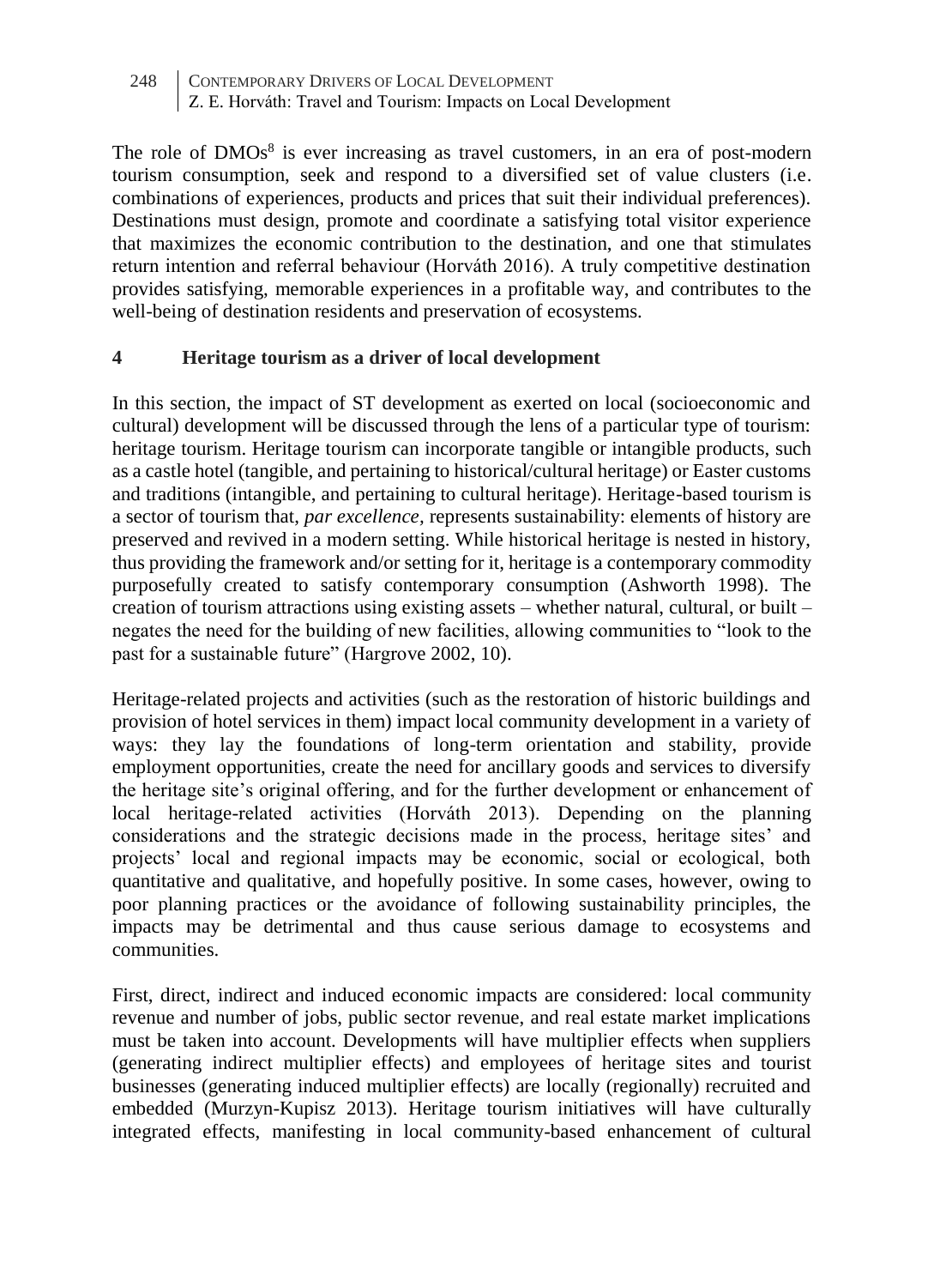identity and sense of history and place. This will further enhance the revival of valueawareness and realization of commercial potential, benefiting crafts and small entrepreneurship regionally and locally. "For instance, if the local community does not have sufficient knowledge, skills or capital to launch heritage-related tourism businesses, it may benefit to some extent from jobs created in the hospitality sector, but the lion's share of the profits will go to externally based owners of hospitality establishments. Similarly, tourist shops may be interested in selling locally made, unique souvenirs but unable to do so if they cannot find local producers willing to supply them, or if local craft traditions have been forgotten" (Murzyn-Kupisz 2013, 160).

Heritage tourism's other externalities such as their contribution to the knowledge economy and the creative sector should also be taken into account. Moreover, built heritage often forms an integral part of local or regional regeneration strategies as a form of inspiration, or even their central component and catalyst. In terms of social dimensions, heritage tourism can directly induce an increase in the quality and standard of life, helping to fulfil local communities' leisure, cultural and aesthetic needs. Local communities' social capital can be fostered by the definition or reinforcement of local identity, a sense of pride and belonging, and inter- and intra-generational communication. A newly developed and consolidated image may attract more visitors, as well as offer the potential for new residential projects.

*Castle hotels* belong to the category of themed accommodation that are located in historic buildings and as such constitute one of the most in demand genres of tourist accommodation. These historic buildings once served a different function, were built by aristocratic families, and are nowadays renovated by private investors. Converted castles abound in Europe and have become a preferred form of accommodation for luxury tourists and even business travelers. This unique form of lodging is called the *parador* in Spain and *pousada* in Portugal and signifies a luxury hotel transformed from a formerly aristocratic edifice.

These buildings, due to the special status of the aristocracy, were a marker of social standing and the focal points of the arts during previous centuries – almost all branches of the arts: architecture, design, interior decoration, painting, furniture-making, sculpture, inlay, goldsmith's work and textiles are represented therein. These residences give an insight into the social stratification of former noble families, their wide range of relationships, habits and lifestyles. Therefore, a castle can be an essence or a symbol of the national cultural heritage from the period in which it was built and decorated (Godsey 1999). Such buildings were also the centre of the period's theatrical, musical, and scientific life. Moreover, castles became salons of literature, especially in the Reform Era (the latter part of the nineteenth century), when they served as the locales of reading nights.

Services offered by castles also make visits to the area more attractive to tourists who do not use them as hotels but stay in other accommodation. Most castles organize a range of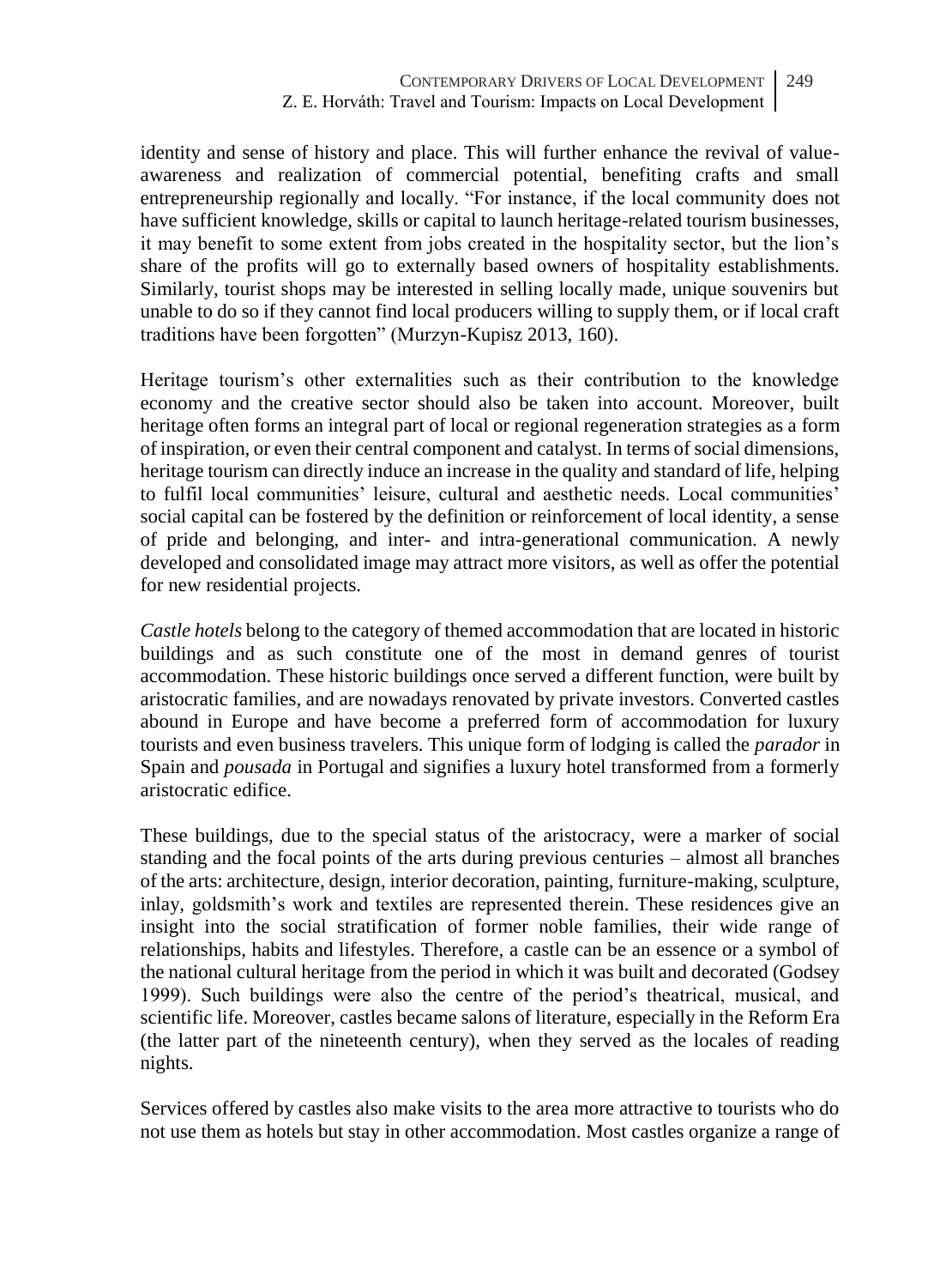events that are open to the general public, such as balls, concerts, plays, exhibitions, antiques auctions and seasonal fairs, creating an additional, though rather elite cultural and leisure offering for both local residents and outsiders. Establishments that offer tourist accommodation in the area often refer to palaces as important local cultural assets. Palace owners and managers have also recognized the advantages of visibly grouping similar establishments across the district and the benefits of cooperation, especially for the promotion of an entire area and broader efforts to preserve unique cultural landscapes.

## **5 Case study: comparison of castle hotels in Poland's silesian elysium and in northern Hungary**

### **5.1 Poland**

The Silesian Elysium is the allegorical name for a concentration of castles situated in the Jeleniogórska Valley, close to the Czech-German border in the southwest of Poland, near the industrial city of Wroclaw. Eight palaces in Jeleniogórska Valley currently operating as hotels together offer 246 rooms and 502 beds. In 2005, the cultural cluster of castle hotels established the brand the "Valley of Palaces and Gardens," evoking associations with the best-known such clusters in the world such as the Loire Valley. The cluster is currently applying for inclusion on the UNESCO World Heritage Sites list.

The cluster's specific feature is that while its members, innovative in the local context, are competing but also cooperating with each other and with many other local and subregional firms, and generating diverse positive effects at different spatial scales. These include strictly economic effects leading to multiplier effects and positive changes to the local economic structure, as well as numerous indirect and non-economic effects on local identity, aesthetics, the cultural calendar and quality of living. The activities of the businesses in these historic residences are respectful of and well inscribed in the area's cultural landscape, appreciating and creatively using its ecological and cultural resources.

Palace owners and managers have initiated a one-of-a-kind gentrification process. They have taken on the role of the "new gentry" in the rural setting. Their arrival in the area and their appreciation of the economic and cultural potential of an existing material heritage has driven the recreation of pre-war relations, links and dependencies between the palaces and their environment in a completely changed post-war social milieu. Like their German predecessors prior to the war, they employ local residents, purchase goods and services from them, and serve as a point of reference in terms of lifestyle, care for property, and the provision of tourist services. They also play a key role as new local stakeholders and leaders, inspiring the rediscovery of both material heritage and immaterial cultural values "dormant" in their localities.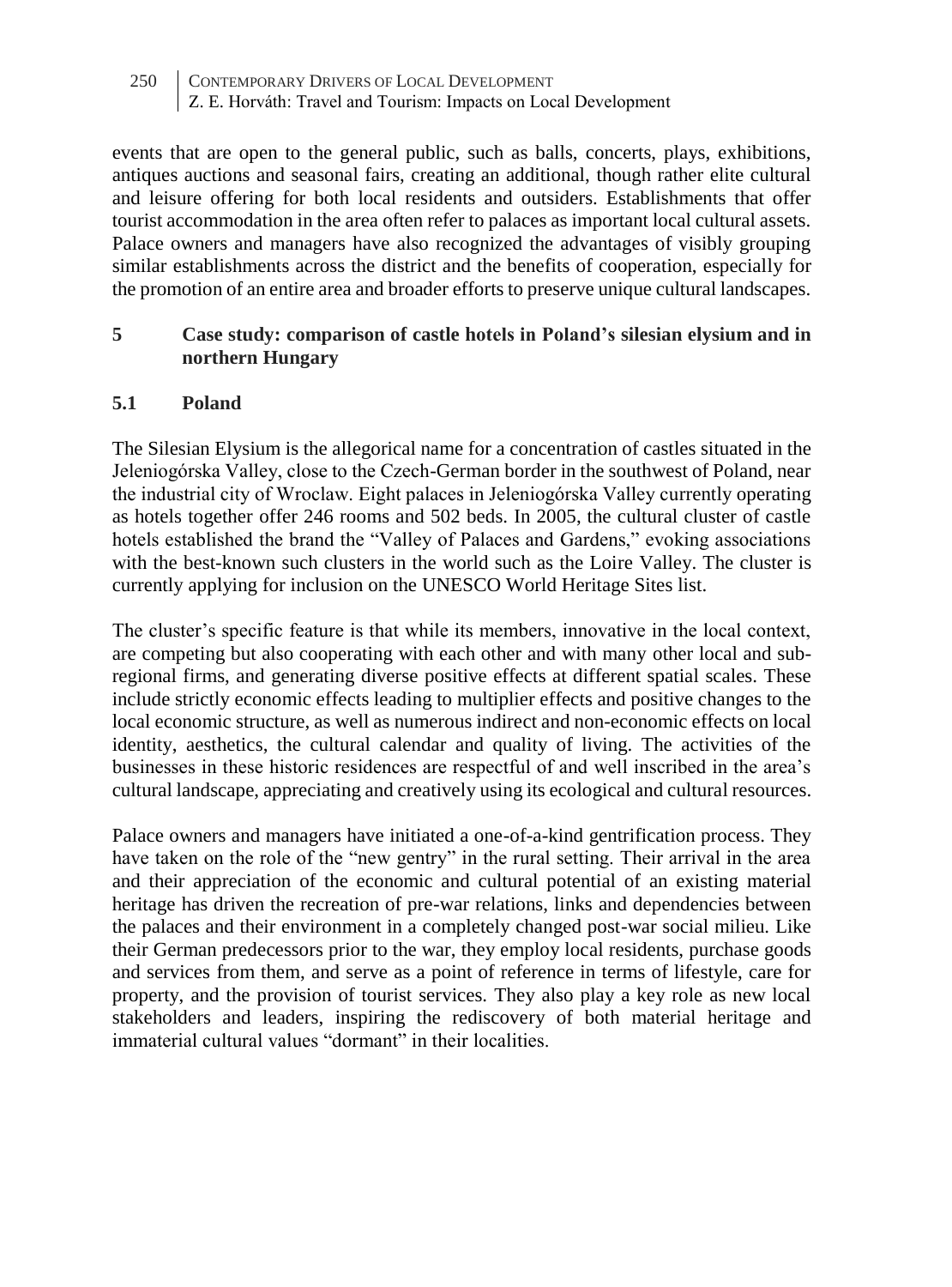# **5.2 Hungary**

The abundance of castles and mansions in the present territory of the Republic of Hungary can be explained by the fact that the nobility, the proprietors of these properties, made up a proportion of the population larger than anywhere else in Europe other than Poland. The majority of Hungarian castles and mansions were built – for reasons of defence against intruders – in mountainous areas such as the northeast of the country during the eighteenth and nineteenth centuries. Once there were 4,500 castles and mansions on the territory of the Kingdom of Hungary, but many of them have been ruined through the tribulations of history. At the end of the twentieth century there were approximately 3,500 historical buildings left standing (National Trust of Monuments for Hungary 2019<sup>9</sup>).

In the area of observation, the NUTS-II statistical unit of Hungary (i.e. the Northern Hungary region), there are currently 38 castles used for government or commercial purposes, of which 16 function as municipal historical heritage museums, and 22 as accommodation. Of the latter, 12 castle hotels proper are in commercial use, operated by business entities; the remaining 10 are managed as various types of accommodation (lower-category tourist bed-and-breakfasts, hunting lodges, etc.). A survey by Horváth (2016) investigated visiting guests' attitudes and perceptions of the services of the castle hotels embedded in the given environment. The general and common characteristics of the hotels included in the survey – although belonging to different categories (four- and five-star commercial accommodation) and with varied room capacity – include the fact that they were built in the same period, have similar architectural characteristics both in terms of exterior and interior design, and possess identical amenities:

- Geographical location: small villages in mountainous areas, number of residents is less than 2,000,<sup>10</sup> except for Tarcal (2,912 inhabitants).
- Minimum one-hour drive by car from the capital.
- Buildings are older than 100 years, in private ownership.
- Properties are Listed National Heritage Buildings and therefore strictly protected.
- Buildings are surrounded by large, landscaped parks.
- Amenities include wellness and open-air sports facilities.
- Comprehensive information or exhibition about Architect, Builder Family and former utilization of castle on display.
- Availability of cultural, training and leisure programs and events.
- Year-round opening.
- Renovated or extended in the last ten years.

As part of the National Castle Program, 32 Hungarian castles will be renewed by 2020. The Program is embedded in the National Tourism Development Strategy of Hungary 2014–2024, and is supported by the operative objectives of developing heritage tourism product categories that represent outstanding features, authentic values and potential which are also spatially focused and rely on integrated thematic TDM.<sup>11</sup>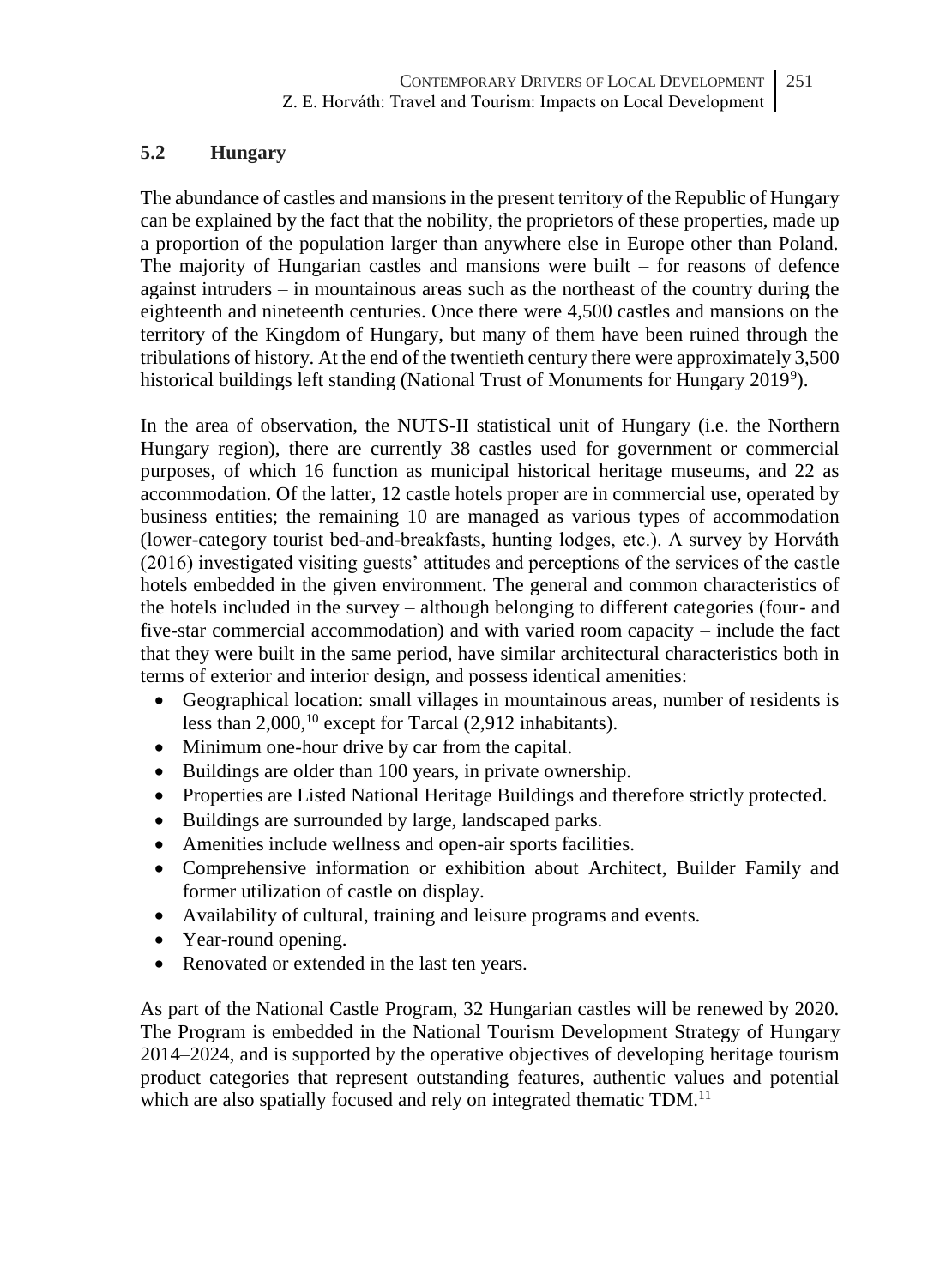#### **6 Conclusion**

Sustainable destination practices are recognized by UNWTO organizations and institutions as they guarantee adequate stakeholder involvement, thus assuring the longterm viability of tourism projects, whether old or new. Specifically, this chapter sought to explain both conceptually and by concrete examples how Travel and Tourism development is capable of promoting cultural heritage and traditions, in addition to creating extended economic benefits and employment creation.

Furthermore, an attempt has been made to clarify how the wider implications of destination management and sustainable tourism development practices are intricately intertwined. Through the lens of community-based cultural and historic heritage conservation, the practices of two regions in two different countries, Poland and Hungary, were presented to demonstrate their efforts to tackle the issue of destination management. The message to take away from the examples is that:

- Tourism is a growing contributor to national GDP, hence related planning strategies must be carefully developed and delivered,
- Heritage tourism, when planned with the above principles in mind and considering active stakeholder involvement, can effectively drive local development.

#### **Notes:**

<sup>1</sup> Treaty on the Functioning of the European Union.

<sup>2</sup> The UNWTO's Code of Ethics, containing guidance (UNWTO 2019). The organization's mission is to promote the implementation of responsible and sustainable methods of tourism management. Available at: http://ethics.unwto.org/en/content/global-code-ethics-tourism (15 March, 2019).

<sup>3</sup> WTTC: World Travel & Tourism Council.

<sup>4</sup> Oxford Economics is a research and analytical consultancy headquartered in Oxford, England.

<sup>5</sup> UNWTO: World Tourism Organization.

 $6$  The United Nations Conference on Sustainable Development, also known as Rio 2012, Rio+20, or Earth Summit 2012, was the third international conference on sustainable development, aimed at reconciling the economic and environmental goals of the global community.

<sup>7</sup> UNEP: The United Nations Environment Programme is an agency of United Nations and coordinates its environmental activities.

<sup>8</sup> DMO: Destination Management Organisation. A tourism board or visitor bureau responsible for specific management tasks of tourism development, an institution promoting a community as an attractive travel destination.

<sup>9</sup> See: NGM-NTH: National Tourism Development Concept of Hungary 2014–2024*.*

<sup>10</sup> Based on census of 01.01.2010 (Hungarian Central Statistical Office 2019).

<sup>11</sup> See: NGM-NTH: National Tourism Development Concept of Hungary 2014–2024*.*

#### **References:**

Armenski, T., Markovic, V., Davidovic, N. & Jovanovic, T. (2011) Integrated model of destination competitiveness, *Geographica Pannonica,* 15(2), pp. 58–69.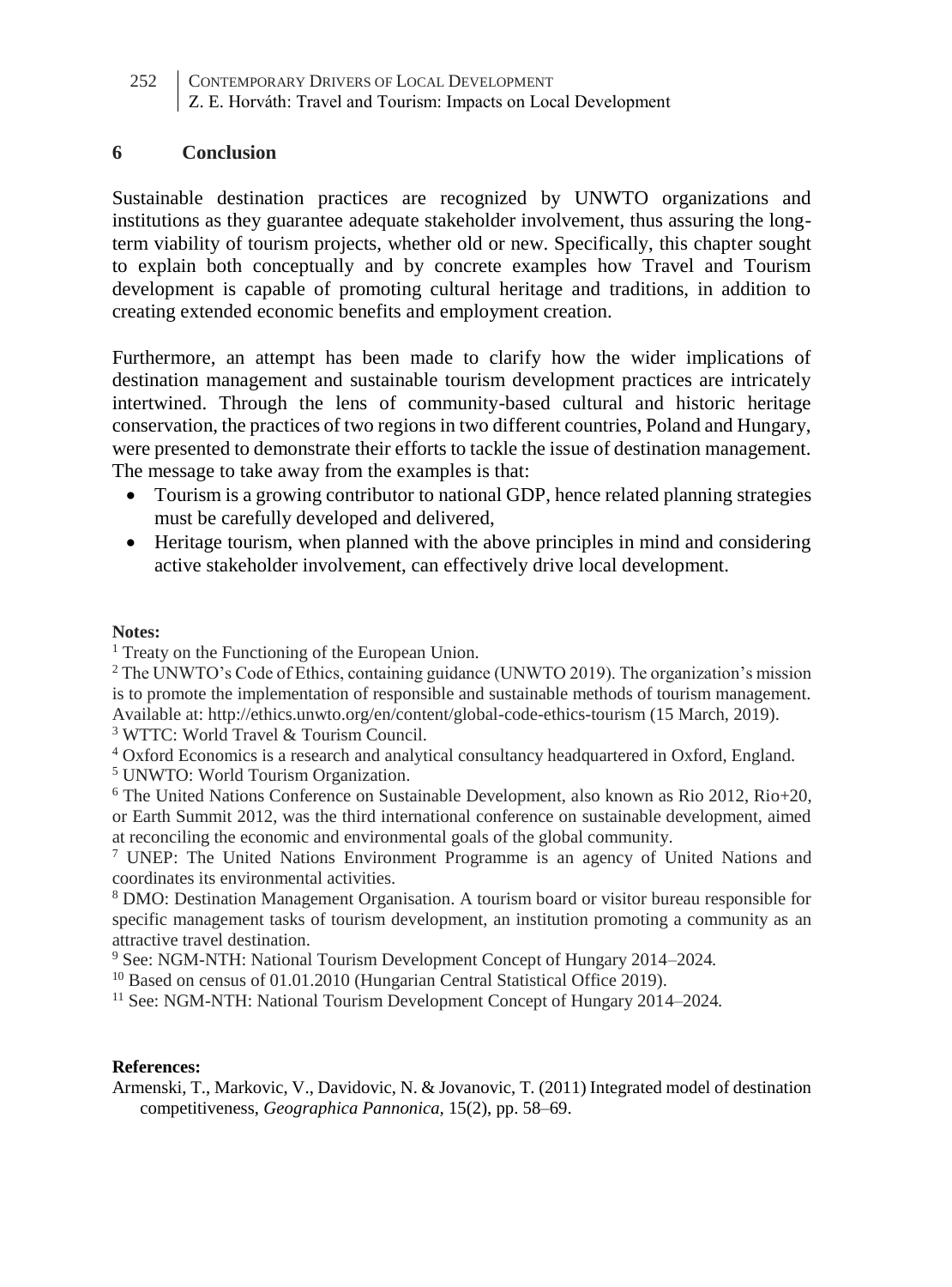- Ashworth, G. J. (1998) From history to heritage from heritage to identity, In: Ashworth, G. J. & Larkham, J. (eds.) *Building a New Heritage*: *Tourism, culture and identity in the new Europe* (London: Routledge), pp. 13–30.
- Crouch, G. I. (2008) *Modelling Destination Competitiveness: A Survey and Analysis of the Impact of Competitiveness Attributes* (Queensland: Sustainable Tourism Cooperative Research Centre).
- European Tourism Commission (ETC) (2016) *European Tourism in 2016: Trends & Prospects Quarterly Report (Q2/2016)* (Brussels: European Tourism Commission), available at: http://www.etc-corporate.org/reports/european-tourism-2016-trends-and-prospects-(q2-2016) (March 15, 2019).
- European Tourism Commission (ETC) (2017) *European Tourism in 2017: Trends & Prospects (Q2/2017)* (Brussels: European Tourism Commission), available at: http://www.etccorporate.org/reports/european-tourism-2017-trends-and-prospects-(q2-2017) (March 15, 2019).
- Godsey, W. D. Jr. (1999) Quarterings and Kinship: The Social Composition of the Habsburg Aristocracy in the Dualist Era, *The Journal of Modern History,* 71(1), pp. 56–104.
- Hargrove, C. (2002) Heritage tourism, *Cultural Resource Management,* 25(1), pp. 10–11.
- Horváth, Z. (2013) Cultural Value Perception in the Memorable Tourism Experience, In: Smith, M. & Richards, G. (eds.) *The Routledge Handbook of Cultural Tourism* (London, New York: Routledge), pp. 380–391.
- Horváth, Z. (2016) Assessing regional impact based on destination image, *Regional Statistics,* 6(1), pp. 164–192*.*
- *Hungarian Central Statistical Office* (2019), available at: http://www.ksh.hu/?lang=en (March 15, 2019).
- Jamal, T. & Getz, T. (1995) Collaboration Theory and Community Tourism Planning, *Annals of Tourism Research,* 22(1),pp. 186–204.
- Kóródi, M. (2006) *A Vidéki Turizmusfejlesztés Összefüggései a Magyarországi Kistérségekben (PhD thesis)* (Gödöllő: Szent István Egyetem).
- Maxim, C. (2015) Drivers of Success in Implementing Sustainable Tourism Policies in Urban Areas, *Tourism Planning & Development,* 12(1),pp. 37–47.
- Murzyn-Kupisz, M. (2013) The socio-economic impact of built heritage projects conducted by private investors, *Journal of Cultural Heritage,* 14(2), pp. 156–162.
- *National Trust of Monuments for Hungary* (2019), available at: http://www.huntrust.hu/edeleny/en/contact/the-national-trust-of-monuments-for-hungary (March 15, 2019).
- Palladino, A. V. (2010) *Constructing heritage in the global age: the convergence of patrimony and media in cultural tourism (PhD thesis)* (Washington: Georgetown University).
- Schwab, K. (ed.) (2018) *The Global Competitiveness Report, 2017–2018,* The World Economic Forum, available at: http://www3.weforum.org/docs/GCR2017- 2018/05FullReport/TheGlobalCompetitivenessReport2017%E2%80%932018.pdf (March 15, 2019).
- Tourism Manifesto (2017) *European Tourism Manifesto for Growth & Jobs*, available at: https://www.tourismmanifesto.eu/the-manifesto (March 15, 2019).
- UN (2008) *Tourism Satellite Account: Recommended Methodological Framework* (Washington D.C: United Nations), available at: https://unstats.un.org/unsd/publication/seriesf/seriesf\_80rev1e.pdf (March 15, 2019).
- UNEP & UNWTO (2005) *Making Tourism More Sustainable - A Guide for Policy Makers*, available at: http://www.unep.fr/shared/publications/pdf/dtix0592xpa-tourismpolicyen.pdf (March 15, 2019).